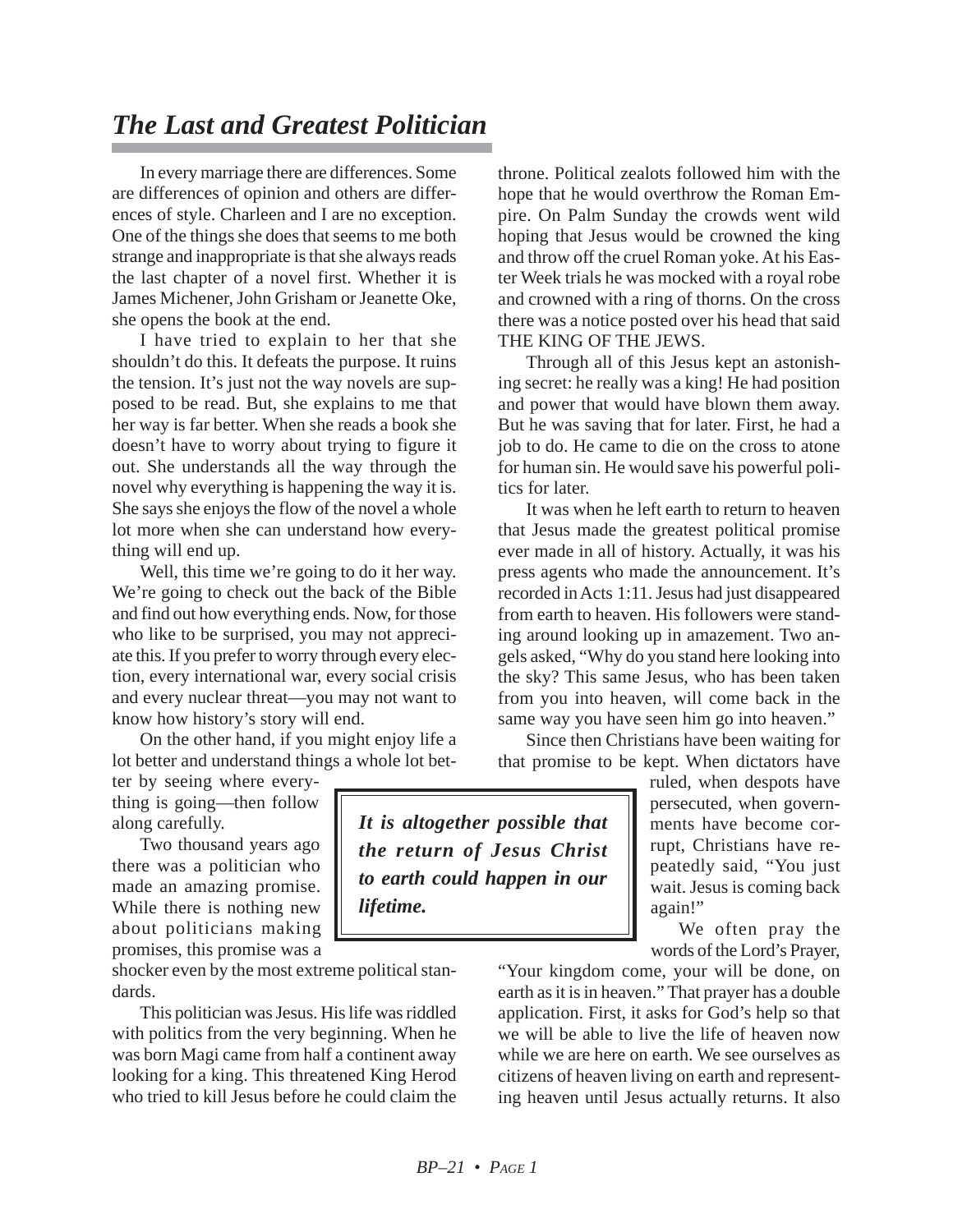anticipates the day when God's rule on earth will be the same as God's rule in heaven. In heaven there is no injustice. There is no corruption. God's perfect will is accomplished in every way every day. Our prayer is that someday it will be that good on earth.

The Bible never tells us to vote nor does it tell us how to vote. The Bible does, however, tell us to pray and it tells us how to pray. Please don't misunderstand; all who are eligible to do so should take seriously their responsibility to vote. But even more important than casting our votes for those who will be in positions of authority in our country is the responsibility that we as Christians have to repeatedly pray that God's will be done on earth.

We are now in a period of serious political problems. Jesus predicted all of this long ago. In a sense, he turned the pages of history ahead in a conversation that he had one day with his followers. You can read his words in Matthew 24:3- 14:

> As Jesus was sitting on the Mount of Olives, the disciples came to him privately. "Tell us," they said, "when will this happen, and what will be the sign of your coming and of the end of the age?"

> Jesus answered: "Watch out that no one deceives you. For many will come in my name, claiming, 'I am the Christ,' and will deceive many. You will hear of wars and rumors of wars, but see to it that you are not alarmed. Such things must happen, but the end is still to come. Nation will rise against nation, and kingdom against kingdom. There will be famines and earthquakes in various places. All of these are the beginning of birth pains.

> "Then you will be handed over to be persecuted, even put to death, and you will be hated by all nations because of me. At that time many will turn away from the faith and will betray and hate each other, and many false prophets will appear and deceive many people. Because of the increase of wickedness, the love of most will grow cold, but he who stands firm to the end will be saved. And this

gospel of the kingdom will be preached in the whole world as a testimony to all nations, and then the end will come."

Some people think when there are wars and earthquakes and famine and disease that disaster is imminent. That's not what Jesus said. He said that when all that happens that's not the end; that's the beginning. He went on to explain that there would be an interim period between when he first came and when he would next come that would be a period of chronic problems. We in America have been amazingly fortunate that we have not suffered a lot of the calamities that other peoples have suffered. But the truth is that there have been and there will be false teachers and spiritual coldness and wars and worse. That's not good, but it's not a surprise. It's precisely what Jesus said would occur.

But there is one very interesting point to what Jesus said here that too often is neglected. His last comment was that this gospel of the kingdom will be preached in the whole world as a testimony to all nations and then the end will come.

That has been the hope and prayer of Christians for 20 centuries. But at many points in history people have thought this was a far-fetched prediction; it couldn't happen; there was no way. Even though they prayed and even though they went as missionaries, there were minimally good results to report.

But that's not true today. Today more people are becoming Christians in more places than ever before. Jesus' predictions have begun to come true in ways only imagined by people in earlier centuries. For the first time in history the gospel is reaching every continent, every nation and every people group. And Jesus said this would happen before he came back. That means that it is altogether possible that the return of Jesus Christ to earth could happen in our lifetime.

But what are we supposed to do in the meantime? The answer is in I Corinthians 11:23-26. This time it's St. Paul who says:

> For I received from the Lord what I also passed on to you: The Lord Jesus, on the night he was betrayed, took bread, and when he had given thanks, he broke